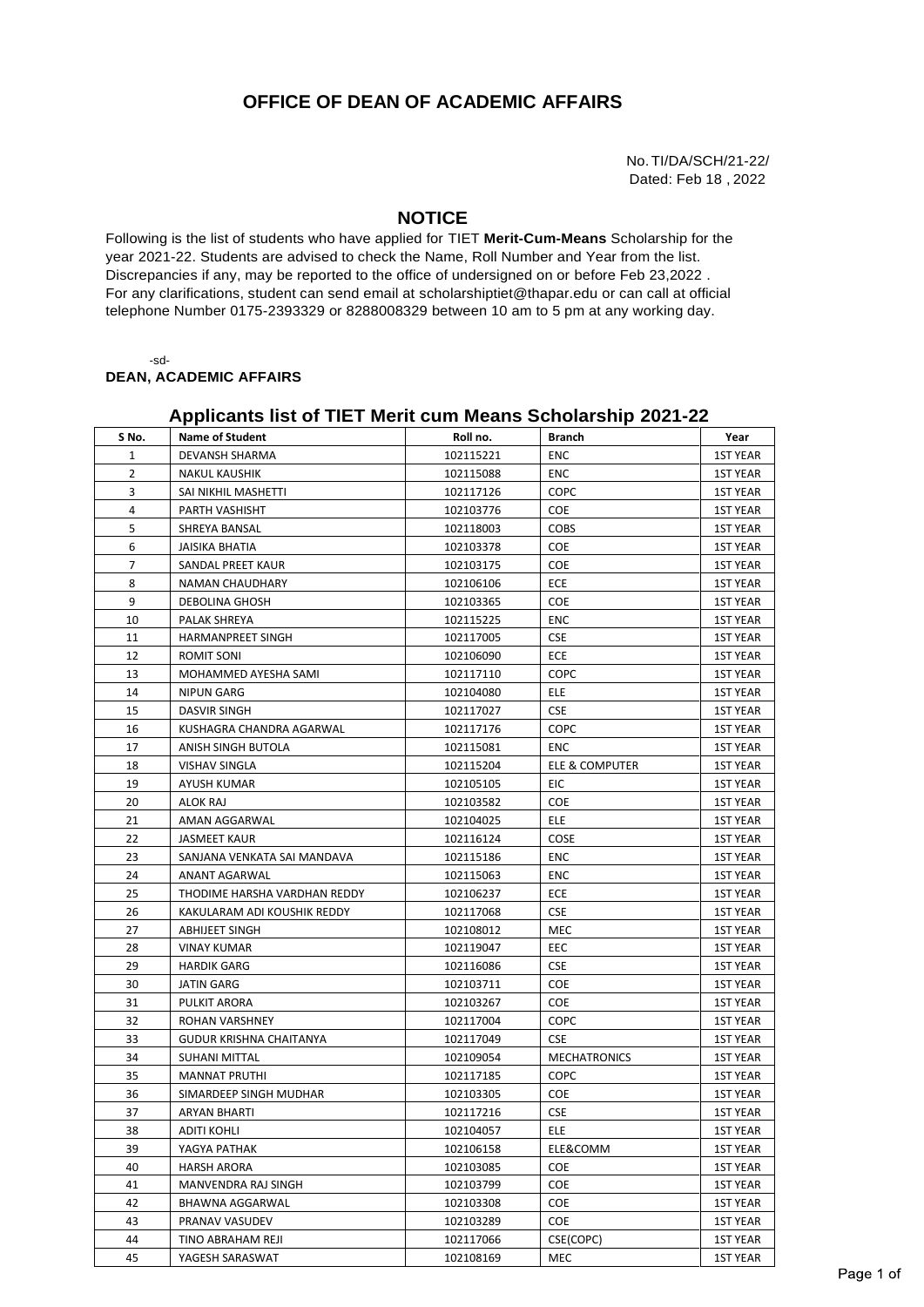| 46         | SEZALPREET KAUR                           | 102103531              | COE                  | <b>1ST YEAR</b>                    |
|------------|-------------------------------------------|------------------------|----------------------|------------------------------------|
| 47         | <b>MITALI RAJPUT</b>                      | 102118067              | <b>COBS</b>          | <b>1ST YEAR</b>                    |
| 48         | ABHINAV LATHER                            | 102103513              | COE                  | 1ST YEAR                           |
| 49         | PRABHAV PATHANIA                          | 102108120              | MEE                  | 1ST YEAR                           |
| 50         | SHIVANKAR SINGH JINDAL                    | 102105080              | EIC                  | 1ST YEAR                           |
| 51         | AVI BANSAL                                | 102105113              | EIC                  | 1ST YEAR                           |
| 52         | <b>HARSHIT SHRMA</b>                      | 102115249              | <b>ENC</b>           | 1ST YEAR                           |
| 53         | SIMARJEET SINGH                           | 102106150              | ELE& COMM            | <b>1ST YEAR</b>                    |
| 54         | <b>VAIBHAV GARG</b>                       | 102103674              | <b>COE</b>           | 1ST YEAR                           |
| 55         | DHRUV GUPTA                               | 102103622              | COE                  | 1ST YEAR                           |
| 56         | PRINCE GARG                               | 102103666              | COE                  | 1ST YEAR                           |
| 57         | PRATHAM AGARWAL                           | 102103607              | <b>COE</b>           | 1ST YEAR                           |
| 58         | TITHI SRIVASTAVA                          | 102115216              | <b>ENC</b>           | 1ST YEAR                           |
| 59         | S. NITISH KUMAR                           | 102108220              | MEE                  | <b>1ST YEAR</b>                    |
| 60         | ADITI SHARMA                              | 102103369              | <b>COE</b>           | 1ST YEAR                           |
| 61         | JAGVEER SINGH                             | 102103024              | COE                  | <b>1ST YEAR</b>                    |
| 62         | <b>VARITA GAUTAM</b>                      | 102103397              | <b>COE</b>           | <b>1ST YEAR</b>                    |
| 63         | <b>LEENA GUPTA</b>                        | 102116115              | COSE                 | <b>1ST YEAR</b>                    |
| 64         | <b>CHIRAG GUPTA</b>                       | 102103278              | <b>CSE</b>           | <b>1ST YEAR</b>                    |
| 65         | <b>VAIBHAV KAPOOR</b>                     | 102116125              | <b>CSE DERABASSI</b> | <b>1ST YEAR</b>                    |
| 66         | PRACHI GARG                               | 102103054              | COE                  | <b>1ST YEAR</b>                    |
| 67         | SANIGHDEY GUPTA                           | 102103218              | <b>COE</b>           | 1ST YEAR                           |
| 68         | KHUSHI AGGARWAL                           | 102104086              | ELE                  | 1ST YEAR                           |
| 69         | MENTHE JEEVAN PRAKASH                     | 102108093              | MEE                  | 1ST YEAR                           |
| 70         | AKASHDEEP SINGH KATARIA                   | 102103234              | COE.                 | 1ST YEAR                           |
| 71         | <b>GURPREET SINGH</b>                     | 102117212              | <b>CSE</b>           | 1ST YEAR                           |
| 72         | EKASJOT SINGH SAHI                        | 102108047              | MEE                  | 1ST YEAR                           |
| 73         | JASKIRAT SINGH                            | 102116104              | <b>CSE DERABASSI</b> | 1ST YEAR                           |
| 74         | S K MOEIN                                 | 102117201              | COPC                 | 1ST YEAR                           |
| 75         | NIKHIL DEV                                | 102116061              | COSE                 | 1ST YEAR                           |
| 76         | KANAV SEHGAL                              | 102103635              | COE.                 | 1ST YEAR                           |
| 77         | KARTIK AGGARWAL                           | 102119054              | EIC                  | <b>1ST YEAR</b>                    |
| 78         | NAMAN JAIN                                | 102108142              | MEE                  | <b>1ST YEAR</b>                    |
| 79         | RAGHAV SHARMA                             | 102116102              | <b>CSE</b>           | 1ST YEAR                           |
| 80         | DHRUV DHINGRA                             | 1021032366             | COE                  | 1ST YEAR                           |
| 81         | <b>GARV GROVER</b>                        | 102117114              | <b>CSE</b>           | 1ST YEAR                           |
| 82         | AADIL GARG                                | 102103198              | COE                  | 1ST YEAR                           |
| 83         | TANISHA SHARMA                            | 102116064              | ECE                  | <b>1ST YEAR</b>                    |
| 84         | <b>JAY AGGARWAL</b>                       |                        | COE                  | <b>1ST YEAR</b>                    |
| 85         | KONAKALLA SURYA VENJATA ROHIT             | 102117019              | COPC                 | <b>1ST YEAR</b>                    |
| 86         | AMAN VERMA                                | 102103043              | <b>COE</b>           | <b>1ST YEAR</b>                    |
| 87         | <b>RITHIK KUMAR</b>                       | 702100009              | <b>BIOTECH</b>       | <b>1ST YEAR</b>                    |
| 88         | <b>DISHA</b>                              | 702103014              | <b>BIOMEDICAL</b>    | <b>1ST YEAR</b>                    |
| 89         | <b>ARMAN BISHNOI</b>                      | 102116026              | <b>CSE</b>           | <b>1ST YEAR</b>                    |
| 90         | <b>GARVIT GARG</b>                        | 102116001              | COSE                 | <b>1ST YEAR</b>                    |
| 91         | DIKSHANT GUPTA                            | 102102044              | <b>CIVIL</b>         | <b>1ST YEAR</b>                    |
| 92         | SHIVAM VERMA                              | 102103252              | COE                  | <b>1ST YEAR</b>                    |
| 93         | VANSH RAJ SINGH                           | 102115090              | ECE                  | <b>1ST YEAR</b>                    |
| 94         | SANGHMITRA BHARDWAJ                       | 102115136              | ELE & COMMUNICATION  | <b>1ST YEAR</b>                    |
| 95         | KASHISH SACHDEVA                          | 102105111              | EIC                  | 1ST YEAR                           |
| 96         | NAVPREET SINGH                            | 102103433              | COE                  | <b>1ST YEAR</b>                    |
| 97         | REYYAN AHMED                              | 102103444              | COE.                 | 1ST YEAR                           |
| 98         | <b>HARDIK GHIYA</b>                       | 102103156              | COE                  | 1ST YEAR                           |
| 99         | ANISH SHARMA                              | 102109057              | <b>MECHATRONICS</b>  | 1ST YEAR                           |
| 100        | LAKSHAY BANSAL                            | 102103090              | COE                  | 1ST YEAR                           |
| 101        | RISHITA GROVER                            | 102119046              | EEC                  | <b>1ST YEAR</b>                    |
| 102        | SPARSH BABBAR                             | 102115140              | <b>ENC</b>           | <b>1ST YEAR</b>                    |
| 103        | UTTAM PANDEY                              | 102106234              | ELE & COMM           | <b>1ST YEAR</b>                    |
| 104        | <b>MAYANK SANGWAN</b>                     | 102103519              | COE                  | 1ST YEAR                           |
| 105        | NAVJOT KAUR                               | 102103455              | COE                  | <b>1ST YEAR</b>                    |
| 106        | PRADEEP                                   | 102102087              | <b>CIVIL</b>         | 1ST YEAR                           |
| 107        | PRIYANSHU DEV                             | 102106161              | ELE & COMM           | 1ST YEAR                           |
| 108        | KINSHUK KATHPAL                           | 102117117              | COPC                 | <b>1ST YEAR</b>                    |
| 109        | RAMJAS LANGDI                             | 102117159              | <b>COPC</b>          | <b>1ST YEAR</b>                    |
| 110        | SHRUTI SACHDEVA                           | 102101014              | CHEMICAL             | <b>1ST YEAR</b>                    |
|            |                                           |                        |                      |                                    |
| 111        | RIDHI GARG                                | 102103282              | COE                  | <b>1ST YEAR</b>                    |
| 112<br>113 | <b>VARUN KASHYAP</b><br>ADITYA RATAN JAIN | 102115012<br>102108173 | <b>ENC</b><br>MEE    | <b>1ST YEAR</b><br><b>1ST YEAR</b> |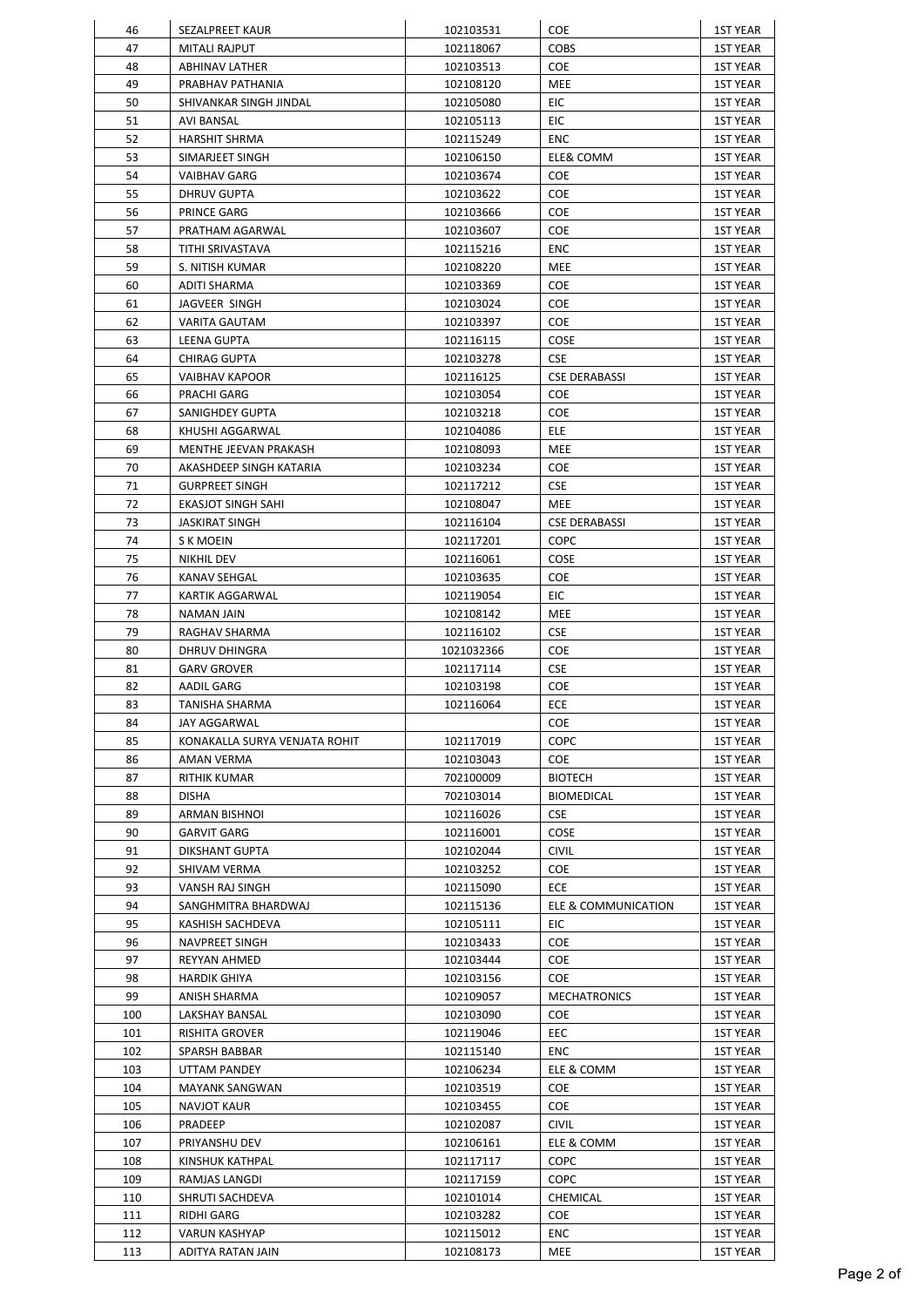| 114        | SHIVESH DWIVEDI             | 102104122              | ELE                       | <b>1ST YEAR</b>      |
|------------|-----------------------------|------------------------|---------------------------|----------------------|
| 115        | <b>JUHEE JAIN</b>           | 102103356              | COE                       | <b>1ST YEAR</b>      |
| 116        | <b>HARLEEN KAUR</b>         | 102103183              | COE                       | 1ST YEAR             |
| 117        | ABHINAY SRIVASTAVA          | 102105099              | ENC                       | 1ST YEAR             |
| 118        | <b>VAYANSH GARG</b>         | 102115233              | ENC                       | 1ST YEAR             |
| 119        | ADITYA SAYAL                | 102103559              | COE                       | 1ST YEAR             |
| 120        | <b>MRITYUNJAY PANDEY</b>    | 102117182              | <b>CSE</b>                | <b>1ST YEAR</b>      |
| 121        | JANARDHAN SINGH JADON       | 102103269              | COE                       | 1ST YEAR             |
| 122        | RAGHAV GARG                 | 102105142              | ENC                       | <b>1ST YEAR</b>      |
| 123        | <b>UDAY GARG</b>            | 102103450              | COE                       | <b>1ST YEAR</b>      |
| 124        | TRIPTI MAHAJAN              | 102103338              | <b>COE</b>                | 1ST YEAR             |
| 125        | RAGHAV GARG                 | 102103283              | COE                       | 1ST YEAR             |
| 126        | AKARSH MADAN                | 102106238              | ECE                       | 1ST YEAR             |
| 127        | <b>BHUVAN VERMA</b>         | 102103530              | COE                       | 1ST YEAR             |
| 128        | BHAVYA GOYAL                | 102116023              | COSE                      | 1ST YEAR             |
| 129        | SAMARTH MINOCHA             | 102115087              | <b>ENC</b>                | <b>1ST YEAR</b>      |
| 130        | JASMINDER SINGH             | 102108124              | MEE                       | <b>1ST YEAR</b>      |
| 131        | DAMANPREET KAUR             | 102119028              | ECE                       | <b>1ST YEAR</b>      |
| 132        | <b>KASHISH GUPTA</b>        | 102103370              | COE                       | <b>1ST YEAR</b>      |
| 133        | <b>TUSHAR SINGHAL</b>       | 102103068              | COE                       | <b>1ST YEAR</b>      |
| 134        | MANYAT JINDAL               | 102116016              | <b>CSE</b>                | 1ST YEAR             |
| 135        | <b>HARSHIT RAJPAL</b>       | 102103683              | COE                       | <b>1ST YEAR</b>      |
| 136        | MAYANK DHANIYA              | 102103311              | COE                       | <b>1ST YEAR</b>      |
| 137        | <b>VARADA GUPTA</b>         | 102103542              | COE                       | 1ST YEAR             |
| 138        | JALAJ AGGARWAL              | 102103220              | COE                       | 1ST YEAR             |
| 139        | DEVDEEP SINGH               | 102103516              | COE                       | 1ST YEAR             |
| 140        | AMAN UPMAN                  | 102115039              | ECE                       | 1ST YEAR             |
| 141<br>142 | ABHA HIMANI<br>SRISHTI GARG | 102183054<br>102003269 | <b>COE</b><br><b>COE</b>  | 2ND YEAR<br>2ND YEAR |
| 143        | JATIN                       | 102003510              | <b>COE</b>                | 2ND YEAR             |
| 144        | NIHAL SINGH GUJRAL          | 102003141              | COE                       | 2ND YEAR             |
| 145        | ARYAN GUPTA                 | 102056002/102005013    | ECE                       | 2ND YEAR             |
| 146        | DHRUV CHAUHAN               | 402006025              | BE-MBA                    | 2ND YEAR             |
| 147        | AGRANEE BATHAM              | 102003263              | <b>COE</b>                | 2ND YEAR             |
| 148        | PIYUSH KUMAR JHA            | 102019007              | EEC                       | 2ND YEAR             |
| 149        | <b>BAKUL GUPTA</b>          | 102003271              | COE                       | 2ND YEAR             |
| 150        | <b>ANILPREET SINGH</b>      | 102003328              | COE                       | 2ND YEAR             |
| 151        | SACHIN SAINI                | 102004118              | <b>ELE</b>                | 2ND YEAR             |
| 152        | NEERAJ GARG                 | 102003747              | COE                       | 2ND YEAR             |
| 153        | <b>KARTIK</b>               | 102006020              | ELE & COMM                | 2ND YEAR             |
| 154        | LIZA BANSAL                 | 102006092              | ECE                       | 2ND YEAR             |
| 155        | <b>AYUSH RAI</b>            | 102002062              | <b>CIE</b>                | 2ND YEAR             |
| 156        | SANJEET SINGH               | 102184007(LEET)        | ELE                       | 2ND YEAR             |
| 157        | <b>TISHA</b>                | 102015109              | <b>ELE &amp; COMPUTER</b> | 2ND YEAR             |
| 158        | <b>VANEET SINGLA</b>        | 102015136              | ENC                       | 2ND YEAR             |
| 159        | <b>AVIRAL JAIN</b>          | 102016049              | <b>CSE</b>                | 2ND YEAR             |
| 160        | BHAVYA JOTWANI              | 102003339              | COE                       | 2ND YEAR             |
| 161        | AYESHA SOOD                 | 102197019/102006070    | COPC                      | 2ND YEAR             |
| 162        | PULKIT                      | 102003619              | <b>COE</b>                | 2ND YEAR             |
| 163        | HARSH                       | 102017012              | COPC                      | 2ND YEAR             |
| 164        | MITAKSHI CHANDA             | 102199005/102004097    | ECE                       | 2ND YEAR             |
| 165        | ARUSHI GARG                 | 102003373              | <b>COE</b>                | 2ND YEAR             |
| 166        | <b>GARIMA CHANDNA</b>       | 102017070              | COPC                      | 2ND YEAR             |
| 167        | SHAGUN SHARMA               | 102018062              | <b>COBS</b>               | 2ND YEAR             |
| 168        | SUDHANG MAHAJAN             | 102016069              | COSE                      | 2ND YEAR             |
| 169        | <b>SUMIT JAIN</b>           | 102003310              | COE                       | 2ND YEAR             |
| 170        | HARSH BISLA                 | 102003694              | COE                       | 2ND YEAR             |
| 171        | RAVI GIRI                   | 102188016              | MEC                       | 2ND YEAR             |
| 172        | SHREYA SAXENA               | 102016090              | <b>CSE</b>                | 2ND YEAR             |
| 173        | UTKARSH KUMAR               | 102008175              | MEC                       | 2ND YEAR             |
| 174        | VAISHNAVI                   | 102015118              | ENC                       | 2ND YEAR             |
| 175        | <b>AKSHITA</b>              | 102006145              | ECE                       | 2ND YEAR             |
| 176        | ESHAN CHADDA                | 102006156              | ECE                       | 2ND YEAR             |
| 177        | KHUSHANT RANA               | 102003746              | <b>COE</b>                | 2ND YEAR             |
| 178<br>179 | ARUNAIN<br>PUSPJOT SINGH    | 102016011<br>102004105 | COSE<br><b>ELE</b>        | 2ND YEAR<br>2ND YEAR |
| 180        | INAYAT                      | 102183050              | <b>COE</b>                | 2ND YEAR             |
| 181        | ASHISH KHURANA              | 102065030              | ENC                       | 2ND YEAR             |
|            |                             |                        |                           |                      |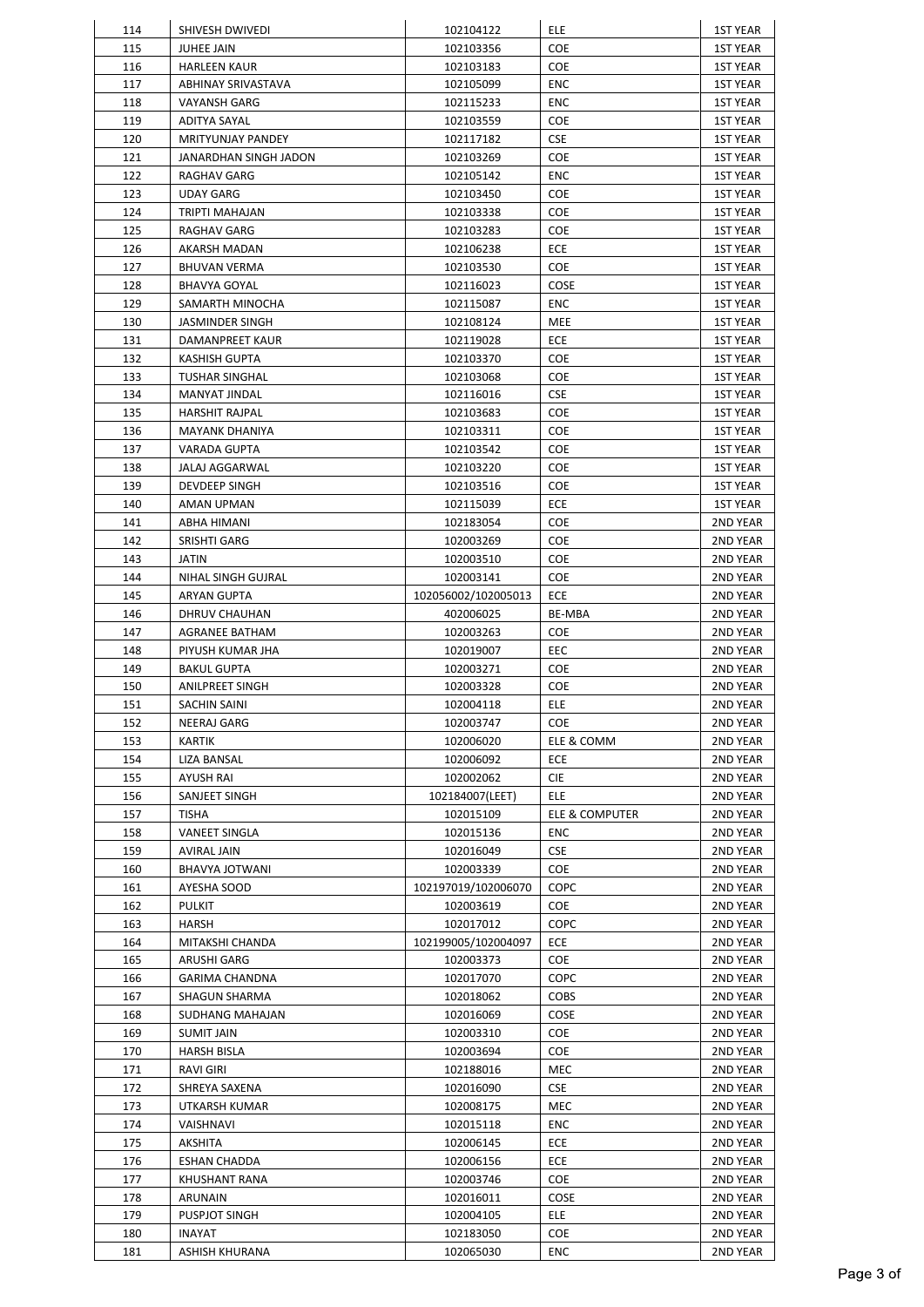| 182 | AARZOO SINGLA                   | 102186009           | ECE             | 2ND YEAR |
|-----|---------------------------------|---------------------|-----------------|----------|
| 183 | ABHISHEK KUMAR                  | 102069009           | ENC             | 2ND YEAR |
| 184 | MOHD AL-SUMAIN                  | 102016021           | COSE(DERABASSI) | 2ND YEAR |
| 185 | NAVNEET SINGH                   | 102003256           | <b>COE</b>      | 2ND YEAR |
| 186 | ARNAV BARMAN                    | 102053038           | COE             | 2ND YEAR |
| 187 | <b>GOVIND SINGLA</b>            | 102016060           | COSE            | 2ND YEAR |
| 188 | MANSI JAIN                      | 102186017/102004106 | ECE             | 2ND YEAR |
| 189 | YANSHIKA                        | 102183042           | <b>COE</b>      | 2ND YEAR |
| 190 | SAMRIDHI MAHAJAN                | 102065012           | ENC             | 2ND YEAR |
| 191 | SAKSHAM SOOD                    | 102017191           | COPC            | 2ND YEAR |
| 192 | <b>ISHITA</b>                   | 102183016           | COE             | 2ND YEAR |
| 193 | SATINDERPAL SINGH               | 102016025           | <b>CSE</b>      | 2ND YEAR |
| 194 | BANDHAN SHER SINGH              | 102003440           | COE             | 2ND YEAR |
| 195 | AMEE MISHRA                     | 402006046           | ECE-MBA         | 2ND YEAR |
| 196 | JAHANAVI KHATTAR                | 102016079           | COSE            | 2ND YEAR |
| 197 | MANI GARG                       | 102003470           | COE             | 2ND YEAR |
| 198 | <b>SHINE</b>                    | 102186016           | <b>MEE</b>      | 2ND YEAR |
| 199 | KESHAV                          | 102003763           | COE             | 2ND YEAR |
| 200 | PARTEEK GOYAL                   | 102004120           | ELE             | 2ND YEAR |
| 201 | <b>ISHHAN GUPTA</b>             | 102003278           | COE             | 2ND YEAR |
| 202 | KESHAV SHARMA                   | 102003595           | COE             | 2ND YEAR |
|     |                                 |                     |                 |          |
| 203 | HIMANSHU SINGLA                 | 102003474           | COE             | 2ND YEAR |
| 204 | DIPTESH MOHANTA                 | 102003562           | COE             | 2ND YEAR |
| 205 | SHIVAM                          | 102183027           | COE(LEET)       | 2ND YEAR |
| 206 | <b>GURTARAN SINGH</b>           | 102003220           | COE             | 2ND YEAR |
| 207 | SOURAV CHOUBEY                  | 102016075           | <b>CSE</b>      | 2ND YEAR |
| 208 | ESHITA ARORA                    | 102003522           | COE             | 2ND YEAR |
| 209 | RISHABH MOHAN                   | 102003696           | <b>COE</b>      | 2ND YEAR |
| 210 | RISHAB GUPTA                    | 102003051           | <b>COE</b>      | 2ND YEAR |
| 211 | <b>GURBANI KAUR</b>             | 102017004           | <b>CSE</b>      | 2ND YEAR |
| 212 | NIKUNJ BANSAL                   | 102003362           | COE             | 2ND YEAR |
| 213 | ANIRUDH SHARMA                  | 102008108           | MEE             | 2ND YEAR |
| 214 | <b>BHOOMICA GUPTA</b>           | 102016070           | COSE            | 2ND YEAR |
| 215 | SANDEEP SINGH AULAKH            | 102015056           | ENC             | 2ND YEAR |
| 216 | LAVNEESH GARG                   | 102018002           | <b>COBS</b>     | 2ND YEAR |
| 217 | RISHI AWASTHI                   | 102017128           | <b>CSE</b>      | 2ND YEAR |
| 218 | MUSKAN PREET KAUR               | 102015108           | ECE             | 2ND YEAR |
| 219 | UTKARSH GANESH                  | 102066012           | <b>CSE</b>      | 2ND YEAR |
| 220 | PRIYANSH AGGARWAL               | 102183041           | <b>COE</b>      | 2ND YEAR |
| 221 | AKSHIT WALIA                    | 102056033           | ECE             | 2ND YEAR |
| 222 | SARTHAK KHANNA                  | 102186012           | <b>ECE</b>      | 2ND YEAR |
| 223 | KISHAN PANDEY                   | 102016114           | COSE            | 2ND YEAR |
| 224 | RAKSHIKA VATS                   | 102003624           | COE             | 2ND YEAR |
| 225 | VAANI BAKSHI                    | 102015008           | ENC             | 2ND YEAR |
| 226 | NAITIK GARG                     | 102065022           | ENC             | 2ND YEAR |
| 227 | ANJALI RANA                     | 102017095           | <b>CSE</b>      | 2ND YEAR |
| 228 | MUKUL SHARDA                    | 102197016           | COPC            | 2ND YEAR |
| 229 | <b>TANCHI SHANDILYA</b>         | 102186015           | ECE             | 2ND YEAR |
| 230 | <b>TUSHAR</b>                   | 102186007/102005108 | ECE             | 2ND YEAR |
| 231 | SIMRANJIT KAUR                  | 102017060           | <b>CSE</b>      | 2ND YEAR |
| 232 | AVIRAL GOYAL                    | 102003631           | COE             | 2ND YEAR |
| 233 | MOHAMMED SAFEER ASIF            | 102005105           | EIC             | 2ND YEAR |
|     | KANURI HEMANTH SRI V N GANESWAR |                     |                 |          |
| 234 | NAIDU                           | 102006060           | ECE             | 2ND YEAR |
| 235 | AKSHAT SINGLA                   | 102018055           | <b>COBS</b>     | 2ND YEAR |
| 236 | AKSHIT KATHURIA                 | 102003126           | COE             | 2ND YEAR |
| 237 | RISHAB RAJ                      | 102005106           | EIC             | 2ND YEAR |
| 238 | SHREEDHAR SARDA                 | 102053050           | COE             | 2ND YEAR |
| 239 | PALAK                           | 102056038           | ECE             | 2ND YEAR |
| 240 | <b>HARJOT SINGH</b>             | 102017126           | COPC            | 2ND YEAR |
| 241 | SOPAN GANGRADE                  | 102003572           | <b>COE</b>      | 2ND YEAR |
| 242 | UTKARSH                         | 102008080           | MEE             | 2ND YEAR |
| 243 | KANAN SINGLA                    | 102003504           | COE             | 2ND YEAR |
| 244 | TARANPREET KAUR DHIMAN          | 102017050           | COPC            | 2ND YEAR |
| 245 | SHOBIT ARORA                    | 102015066           | <b>ENC</b>      | 2ND YEAR |
| 246 | YAMNI BANSAL                    | 102003446           | COE             | 2ND YEAR |
| 247 | AYUSH                           | 102003612           | COE             | 2ND YEAR |
| 248 | MANPREET SINGH                  | 102003171           | COE             | 2ND YEAR |
| 249 | <b>GURLEEN KAUR BAJWA</b>       | 102006049           | ECE             | 2ND YEAR |
|     |                                 |                     |                 |          |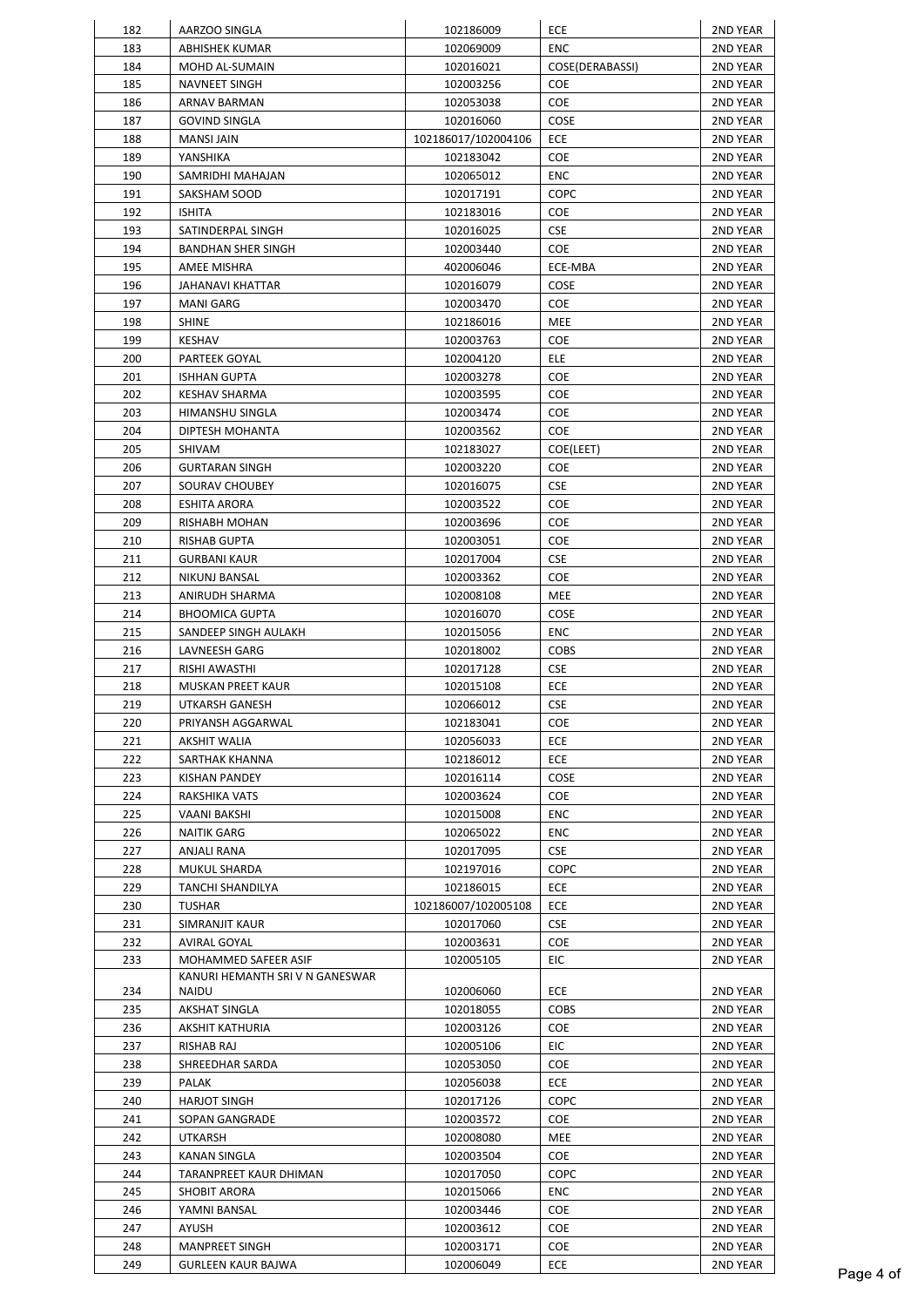| 250 | <b>UDITANSHU</b>      | 102005081           | EIC                 | 2ND YEAR        |
|-----|-----------------------|---------------------|---------------------|-----------------|
| 251 | HARSH BARANWAL        | 102005031           | EIC                 | 2ND YEAR        |
| 252 | MOHAMMAD ZEESHAN      | 102017061           | COPC                | 2ND YEAR        |
| 253 | JASKARANDEEP SAINI    | 101917067           | COPC                | 3RD YEAR        |
| 254 | SOHAM KAR             | 101905069           | EIC                 | 3RD YEAR        |
| 255 | RAKSHIT               | 102083022           | <b>COE</b>          | <b>3RD YEAR</b> |
| 256 | HIMANSHU GOYAL        | 101917178           | COPC                | 3RD YEAR        |
| 257 | NIKHIL MOUDGIL        | 101903388           | COE                 | 3RD YEAR        |
| 258 | KUMAR ABINASH         | 101904124           | <b>ELE</b>          | 3RD YEAR        |
| 259 | VISHWAS TRIPATHI      | 101904019           | ELE                 | <b>3RD YEAR</b> |
| 260 | PRAKHAR TANDON        | 101918053           | <b>CSBS</b>         | <b>3RD YEAR</b> |
| 261 | <b>BHUVNESH ARORA</b> | 101917151           | COPC                | <b>3RD YEAR</b> |
| 262 | PRATYAKSHYA BHAKUNI   | 101903140           | COE                 | <b>3RD YEAR</b> |
| 263 | SANCHIT GOYAL         | 101903528           | COE                 | <b>3RD YEAR</b> |
| 264 | NISHU AGGARWAL        | 101903425           | COE                 | <b>3RD YEAR</b> |
| 265 | ANURAG GUPTA          | 101906051           | ECE                 | <b>3RD YEAR</b> |
| 266 | KARTIK GOEL           | 101909055           | <b>MECHATRONICS</b> | <b>3RD YEAR</b> |
| 267 | AMANJOT SINGH         | 101902020           | <b>CIVIL</b>        | <b>3RD YEAR</b> |
| 268 | <b>KABIR WATTS</b>    | 101918017           | <b>COBS</b>         | <b>3RD YEAR</b> |
| 269 | PRATEEK RAI           | 101916078           | COSE                | 3RD YEAR        |
| 270 | DEEPANSHU KHANNA      | 101906154           | ELE & COMM          | 3RD YEAR        |
| 271 | VANSH RAJ SAXENA      | 101908101           | ME                  | <b>3RD YEAR</b> |
| 272 | ANKITA BHATIA         | 102018035           | <b>COBS</b>         | <b>3RD YEAR</b> |
| 273 | <b>GAURAV BAWEJA</b>  | 102097005           | COPC                | 3RD YEAR        |
| 274 | <b>VIRAT SINGH</b>    | 101908191           | MEE                 | <b>3RD YEAR</b> |
| 275 | ASHISH KUMAR JHA      | 101905118           | EIC                 | <b>3RD YEAR</b> |
| 276 | <b>HARSHIT GARG</b>   | 101954011/101909065 | ELE                 | 3RD YEAR        |
| 277 | AASHISH BANSAL        | 101917110           | <b>CSE</b>          | 3RD YEAR        |
| 278 | PRADUMAN ARORA        | 101903690           | <b>COE</b>          | 3RD YEAR        |
| 279 | ARPIT DIXIT           | 101954001           | <b>ELE</b>          | 3RD YEAR        |
| 280 | ABHINAV GUPTA         | 101905072           | EIC                 | <b>3RD YEAR</b> |
| 281 | SAGAR B               | 102095008/101908034 | ENC                 | 3RD YEAR        |
| 282 | SHIVAM JINDAL         | 101903539           | COE                 | 3RD YEAR        |
| 283 | UDIT NARAYAN PANDEY   | 101902125           | <b>CIVIL</b>        | <b>3RD YEAR</b> |
| 284 | RAJU KUMAR GUPTA      | 101953014/101904085 | COE                 | <b>3RD YEAR</b> |
| 285 | PARVESH KUMAR         | 101908137           | MEE                 | <b>3RD YEAR</b> |
| 286 | BANAJ                 | 101916008           | COSE                | <b>3RD YEAR</b> |
| 287 | MOTI RATTAN GUPTA     | 102083061           | COE                 | <b>3RD YEAR</b> |
| 288 | JASHANDEEP SINGH      | 101916123           | <b>CSE</b>          | <b>3RD YEAR</b> |
| 289 | SHUBHAM MITTAL        | 101906086           | <b>ECE</b>          | <b>3RD YEAR</b> |
| 290 | SHUBHAM TIWARI        | 101916126           | COSE                | 3RD YEAR        |
| 291 | PARAS BAKSHI          | 101917118           | <b>CSE</b>          | 3RD YEAR        |
| 292 | ATUL SINGH KHATKAR    | 101902100           | <b>CIVIL</b>        | <b>3RD YEAR</b> |
| 293 | SIDDHANT RAJ          | 101956001           | <b>ECE</b>          | <b>3RD YEAR</b> |
| 294 | RAHUL KAPOOR          | 101903508           | <b>COE</b>          | <b>3RD YEAR</b> |
| 295 | SANCHIT BHADGAL       | 101917123           | <b>COPC</b>         | <b>3RD YEAR</b> |
| 296 | AYUSH CHAUDHARY       | 101908178           | MEC                 | <b>3RD YEAR</b> |
| 297 | <b>MUKUL TAYAL</b>    | 102097016/101915011 | COPC                | <b>3RD YEAR</b> |
| 298 | TANISHAA              | 101917206           | COPC                | 3RD YEAR        |
| 299 | LAVISH GARG           | 101967002           | COPC                | 3RD YEAR        |
| 300 | NAMAN GARG            | 102083045           | COE                 | 3RD YEAR        |
| 301 | DIVYA DHIMAN          | 101915009           | ELE&COMPUTERS       | 3RD YEAR        |
| 302 | <b>HARSIMRAN KAUR</b> | 101903288           | <b>COE</b>          | 3RD YEAR        |
| 303 | RAGHAV SATEESH KUMAR  | 401908006           | MEC BE-MBA          | 3RD YEAR        |
| 304 | <b>HARJOT SINGH</b>   | 101903201           | COE                 | 3RD YEAR        |
| 305 | NANDITA               | 101917191           | COPC                | 3RD YEAR        |
| 306 | <b>HEMANG</b>         | 101916107           | <b>CSE</b>          | 3RD YEAR        |
| 307 | DHANANJAY CHHABRA     | 101983007           | COE                 | 3RD YEAR        |
| 308 | VISHAV PRATAP SINGH   | 101906099           | ECE                 | 3RD YEAR        |
| 309 | TANYA SOOD            | 101915140           | ENC                 | 3RD YEAR        |
| 310 | PRINCE                | 101916056           | <b>ECE</b>          | 3RD YEAR        |
| 311 | MANDLEM CHAKRAPANI    | 101906058           | ECE                 | <b>3RD YEAR</b> |
| 312 | ARSHIA AGGARWAL       | 101903230           | <b>COE</b>          | 3RD YEAR        |
| 313 | SHRUTIKA PANDEY       | 102095004/101915138 | ENC                 | 3RD YEAR        |
| 314 | NEHA MAMRIA           | 102085001           | EIC                 | 3RD YEAR        |
| 315 | PRASHANT PANDEY       | 101903526           | COE                 | 3RD YEAR        |
| 316 | NAVNEET KUMAR         | 102083053/101908087 | <b>COE</b>          | 3RD YEAR        |
| 317 | MOHIT KUMAR           | 101903336           | COE                 | 3RD YEAR        |
|     |                       |                     |                     |                 |